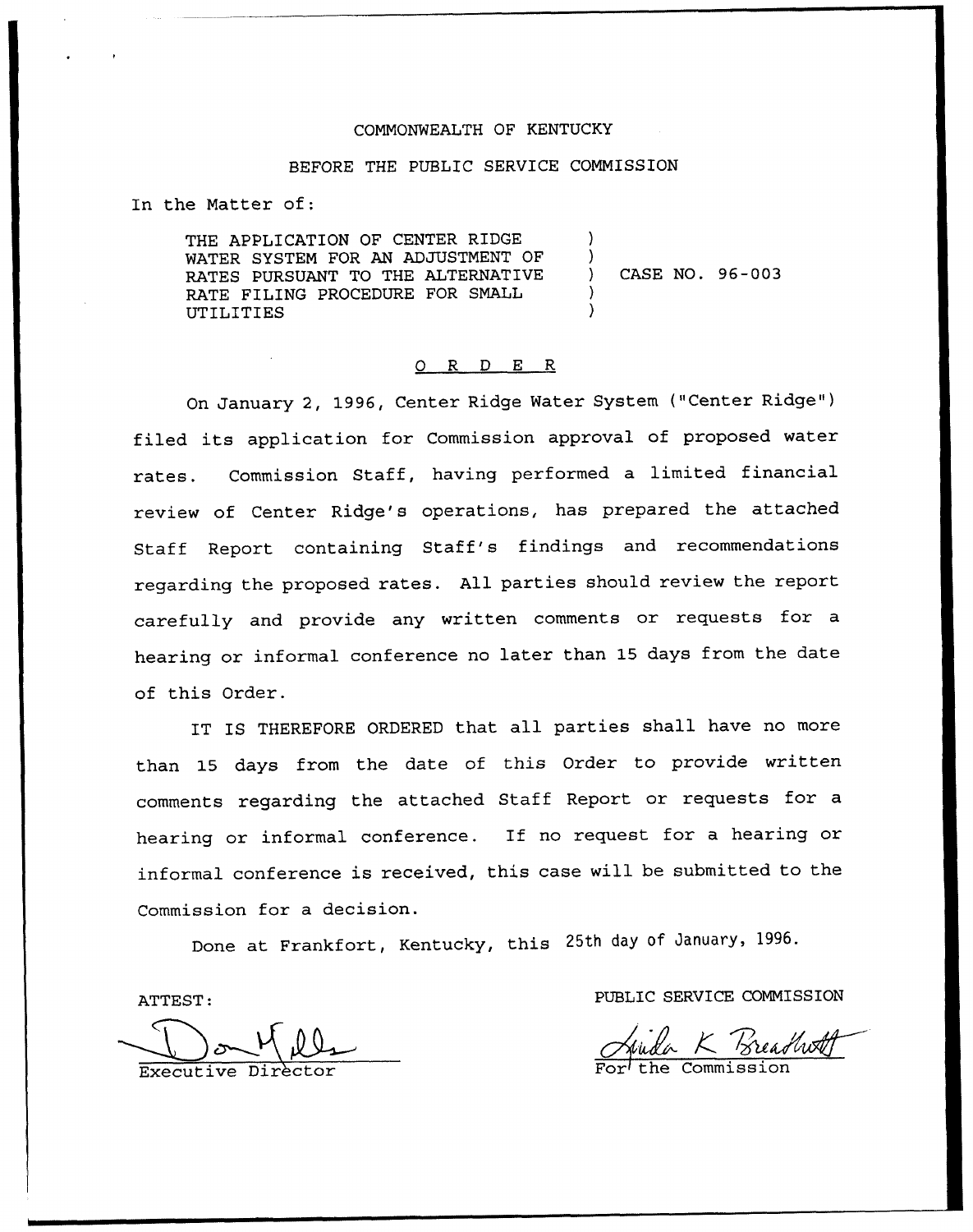#### COMMONWEALTH OF KENTUCKY

### BEFORE THE PUBLIC SERVICE COMMISSION

In the Matter of:

| THE APPLICATION OF CENTER RIDGE WATER |                 |
|---------------------------------------|-----------------|
| SYSTEM FOR A RATE ADJUSTMENT          |                 |
| PURSUANT TO THE ALTERNATIVE RATE      | CASE NO. 96-003 |
| FILING PROCEDURE FOR SMALL UTILITIES  |                 |

## STAFF REPORT

Prepared By: Karen Harrod, CPA Public Utility Financia Analyst, Chief Revenue Requirements Division of Financial Analysis Prepared By: John Geoghegan

Public Utility Rate Analyst, Chief Communications, Water and Sewer Rate Design Branch Division of Rates and Research

 $\mathcal{L}^{\pm}$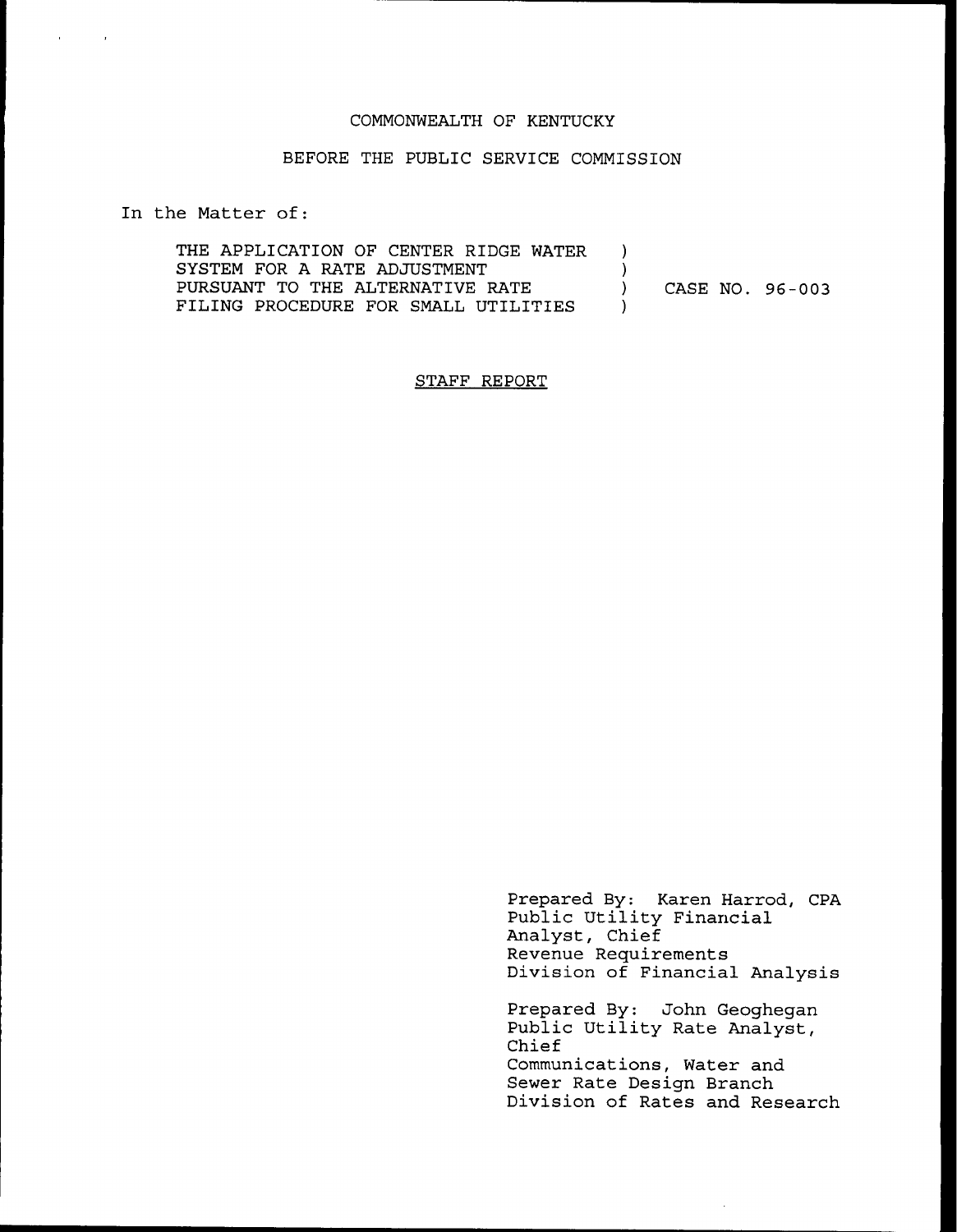### STAFF REPORT

ON

#### CENTER RIDGE WATER SYSTEM

#### CASE NO. 96-003

On January 2, 1996, Center Ridge Water System ("Center Ridge") filed an application with the Kentucky Public Service Commission ("Commission") seeking approval to increase its tariffed water rates by 59 percent, an increase in annual operating revenues of \$4,456. Center Ridge requested assistance from Commission Staff ("Staff") in the preparation of its Alternative Rate Filing Application as allowed pursuant to 807 KAR 5:076, Section 2. In order to assist in the preparation of this application, Staff performed a limited financial review of Center Ridge's test year operations, the calendar year ended December 31, 1994.

The scope of the review was limited to obtaining information as to whether the test period operating revenues and expenses were representative of normal operations. Insignificant or immaterial discrepancies were not pursued and are not addressed herein.

Karen Harrod of the Commission's Division of Financial Analysis performed the limited review on September 6, 1995. Ns. Harrod is responsible for the preparation of this Staff Report except for the determination of Normalized Operating Revenue, Rate Design, and Attachment C, which were prepared by John Geoghegan of the Commission's Division of Rates and Research.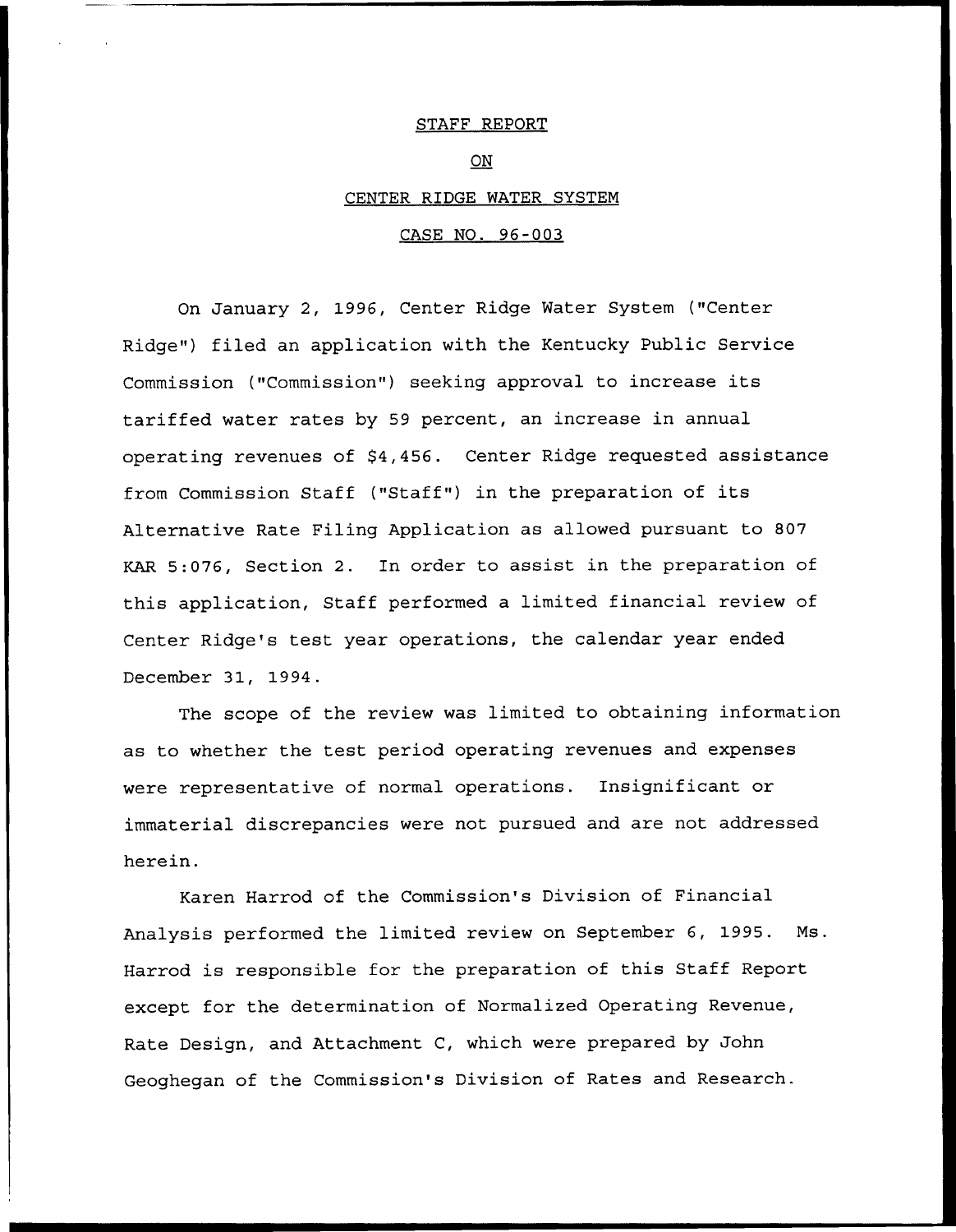<sup>A</sup> copy of Center Ridge's Adjusted Net Operating Income Statement is shown on Attachment A. Attachment <sup>B</sup> details the revenue requirement determination. Staff recommends that Center Ridge be allowed to increase its annual operating revenues by the requested amount of \$4,456. The rate contained in Attachment <sup>C</sup> will achieve Staff's recommended level of revenue. Signatures

Prepared By: Karen Harrod, CPA Public Utility Financial Analyst, Chief Revenue Requirements Financial Analysis Division

Prepared By:  $3\phi$ ha Geoghegan Public Utility Rate Analyst, Principal Communications, Water and Sewer Rate Design Branch Division of Rates and Research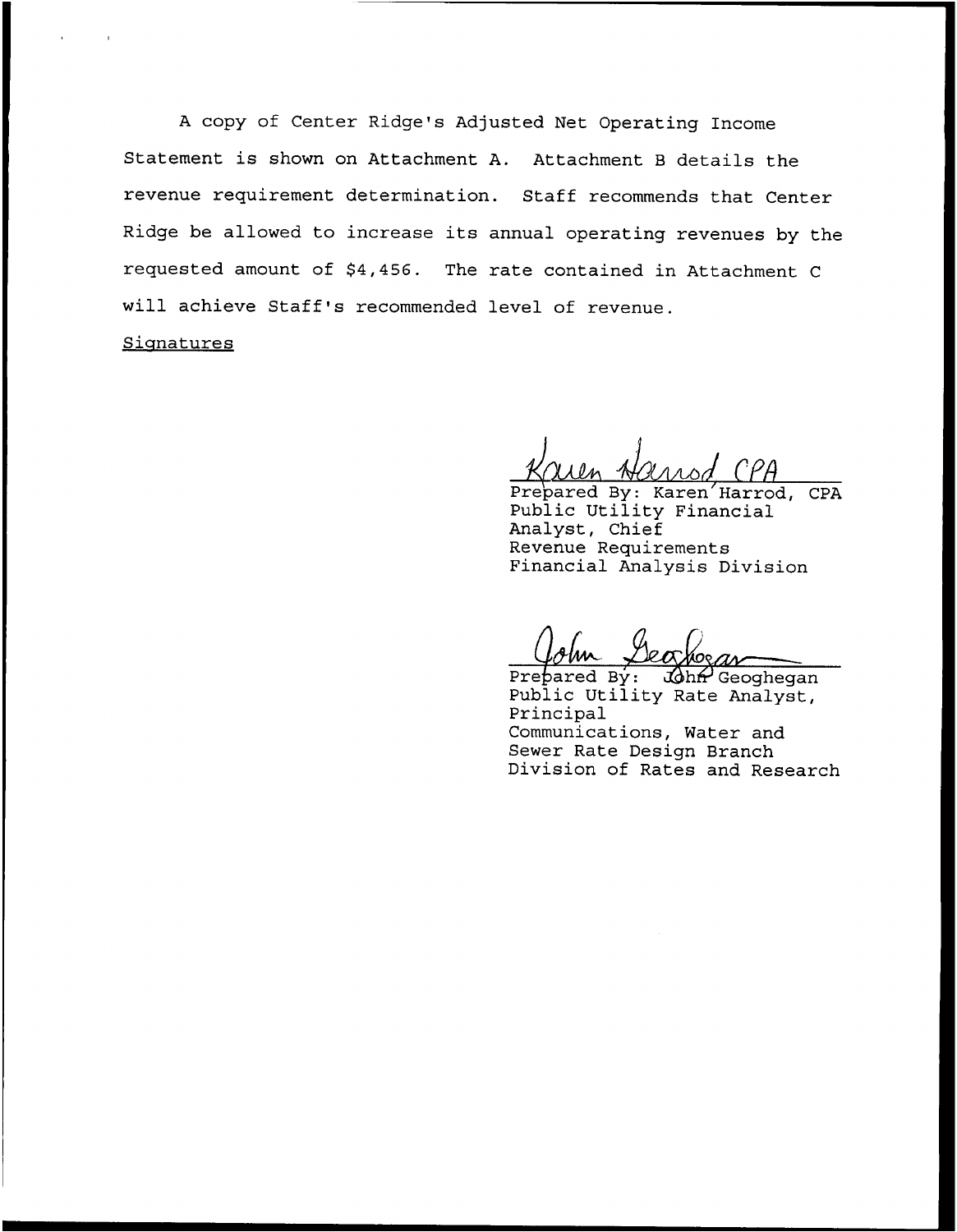## ATTACHMENT A STAFF REPORT CASE NO. 96-003

CENTER RIDGE WATER SYSTEM STATEMENT OF OPERATIONS Test Year Ended 12/31/94

|                                                                                                                                                        | Test Year                                                    | Recommended<br><u>Adjustments</u>                          | Adjusted<br>Test Year                                 |  |
|--------------------------------------------------------------------------------------------------------------------------------------------------------|--------------------------------------------------------------|------------------------------------------------------------|-------------------------------------------------------|--|
| Operating Revenues                                                                                                                                     | \$.<br>7,632                                                 | \$<br>(48)(1)                                              | \$.<br>7,584                                          |  |
| Operating Expenses<br>Owner/Manager Fee<br>Purchased Power<br>Chemicals<br>Materials & Supplies<br>Contractual Services<br>Transportation<br>Insurance | \$<br>$-0-$<br>1,254<br>145<br>1,174<br>1,095<br>2,083<br>89 | \$<br>3,600(2)<br>$(56)$ $(3)$<br>726(4)<br>$(1, 521)$ (5) | \$.<br>3,600<br>1,198<br>145<br>1,900<br>1,095<br>562 |  |
| Miscellaneous<br>Taxes other than Income<br>Depreciation                                                                                               | 1,650<br>286<br>419                                          | $(209)$ (6)<br>$(419)$ (7)                                 | 89<br>1,650<br>77<br>$-0-$                            |  |
| Total Operating Expenses                                                                                                                               | \$8,195                                                      | <u>2,121  </u><br>S.                                       | <u>\$10,316</u>                                       |  |
| Operating Income                                                                                                                                       | \$<br>(563)                                                  | (2, 169)                                                   | (2, 732)                                              |  |
| Interest Expense                                                                                                                                       | 491                                                          | <u>(491)</u>                                               | $-0-$                                                 |  |
| Income Available for Debt Service                                                                                                                      | 5(1,054)                                                     | (1,678)                                                    | (2, 732)                                              |  |

(1) Operating Revenues - Water Sales This account was decreased by \$48 to reflect normalized test year water sales, calculated as follows:

| Monthly Flat Rate               | \$8.00      |
|---------------------------------|-------------|
| Number of Customers at Year End | <u>x</u> 79 |
| Normalized Test Year Revenue    | \$7,584     |

(2) Owner/Manager Fee

For the test year Center Ridge did not report an owner/manager fee expense. This fee is routinely allowed by the Commission for the owners of small, privately-owned water companies. Therefore, Staff recommends the \$3,600 owner/manager fee expense be allowed for rate-making purposes.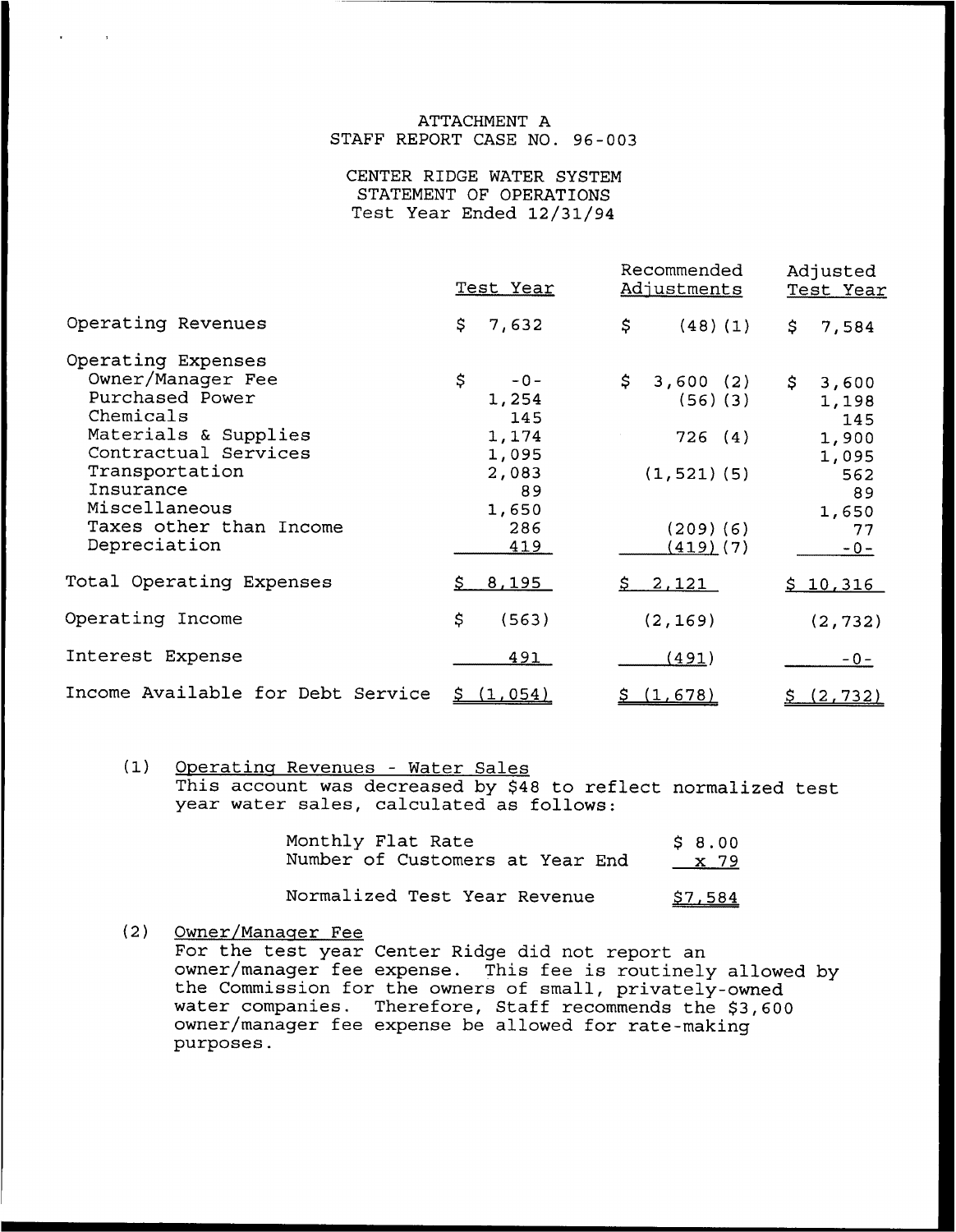#### $(3)$ Purchased Power

This account has been decreased by \$56 to omit a payment made to Murray Electric that was incorrectly included in Center Ridge's test year expenses.

 $(4)$ Materials & Supplies

This account has been increased to properly reflect testing expenses to be incurred by Center Ridge. Based on a quote from McCoy & McCoy, the total estimated cost of running all tests required pursuant to 401 KAR 8:010 - 8:700 would be<br>\$1.473. This results in a \$726 increase over test year \$1,473. This results in a \$726 increase over test year<br>testing expense of \$747.

 $(5)$ Transoortation

This account has been decreased to eliminate vehicle<br>expenses of \$2,083 and to include a mileage allowance for the plant operator. The operator is required to make the 36 mile round trip to the plant a minimum of one time per week. Based on the federal mileage rate of \$.30 per mile, this would result in a mileage allowance of \$562 and a net decrease to transportation expense of \$1,521.

#### $(6)$ Taxes other than Income

This account has been decreased by \$209 to eliminate payments made to the Calloway County Board of Education for school utility tax. Center Ridge is simply acting as an agent of the taxing authorities to collect and remit this tax. Accordingly, these monies should not be recorded as an operating revenue or expense of the company.

#### $(7)$ Depreciation Expense

This account has been decreased by \$419 to eliminate test<br>year depreciation expense. This expense was recorded for the purpose of depreciating a truck used by the operator of<br>Center Ridge. Truck-related expenses have been disallowed<br>for rate-making purposes in lieu of a mileage allowance that has been included to offset travel expenses for the operator.

#### $(8)$ Interest Expense

This account has been decreased by \$491 to eliminate test year interest expense. This expense was incurred for the purpose of making loan payments for a truck used by the operator of Center Ridge. Truck-related expenses have been disallowed for rate-making purposes in lieu of a mileage allowance that has been included to offset travel expenses for the operator.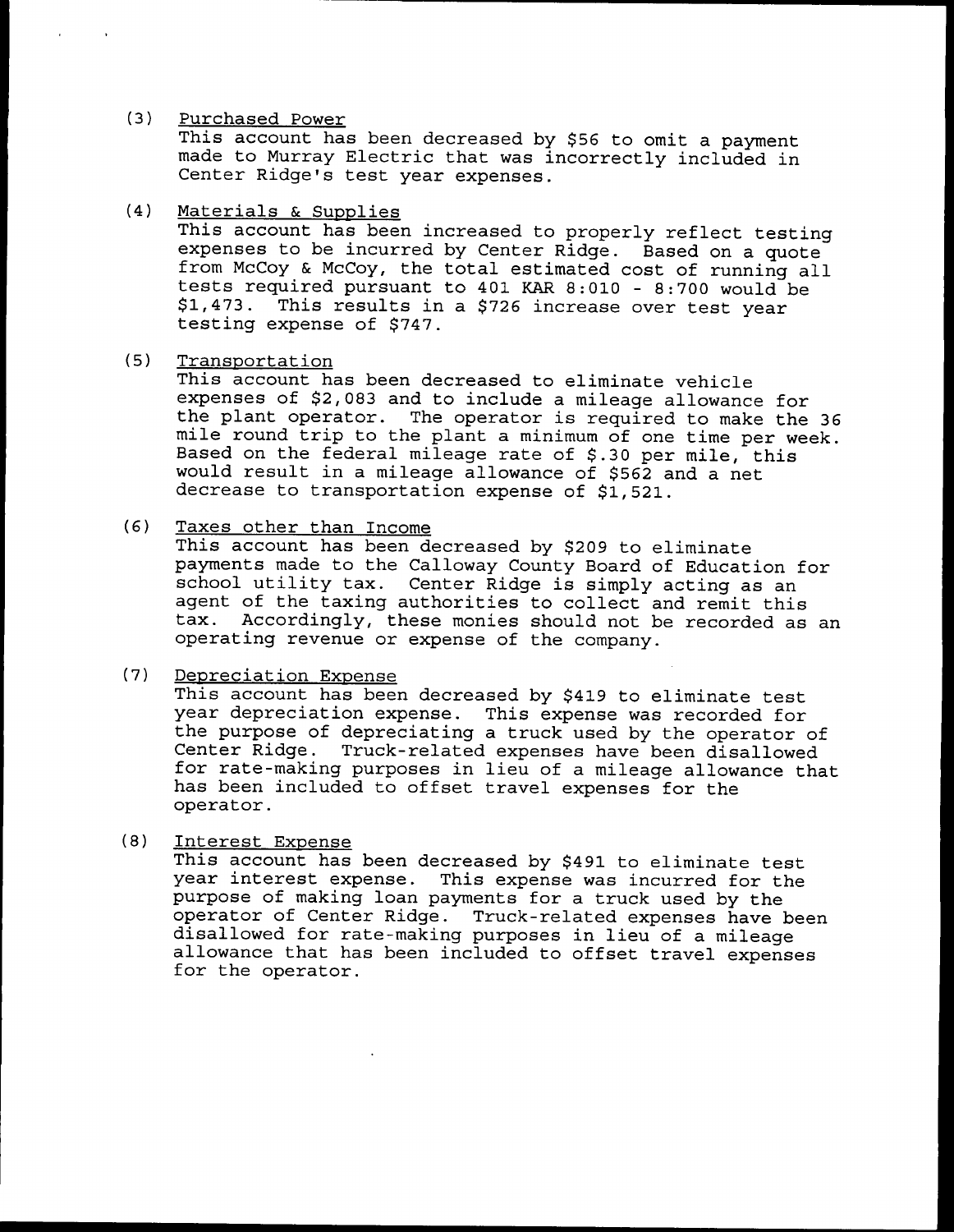# ATTACHMENT B STAFF REPORT CASE NO. 96-003

# CENTER RIDGE WATER SYSTEM REVENUE REQUIREMENT DETERMINATION

| Adjusted Operating Expenses                                                                         | \$10,316               |
|-----------------------------------------------------------------------------------------------------|------------------------|
| Divided by: Operating Ratio                                                                         | .88.                   |
| Required Operating Revenues before Income Taxes                                                     | \$11,723               |
| Less: Adjusted Operating Expenses                                                                   | <u> 10,316</u>         |
| Revenue Subject to Income Tax                                                                       | 1,407                  |
| Multiplied by: Gross-Up Factor                                                                      | 1.2255                 |
| Net Operating Income Inclusive of Provision for<br>Income Taxes<br>Add: Adjusted Operating Expenses | $5 \t1, 724$<br>10,316 |
| Revenue Requirement                                                                                 | \$12,040               |
| Less: Normalized Test Year Revenue                                                                  | 7,584                  |
| Recommended Revenue Increase                                                                        | \$4,456                |